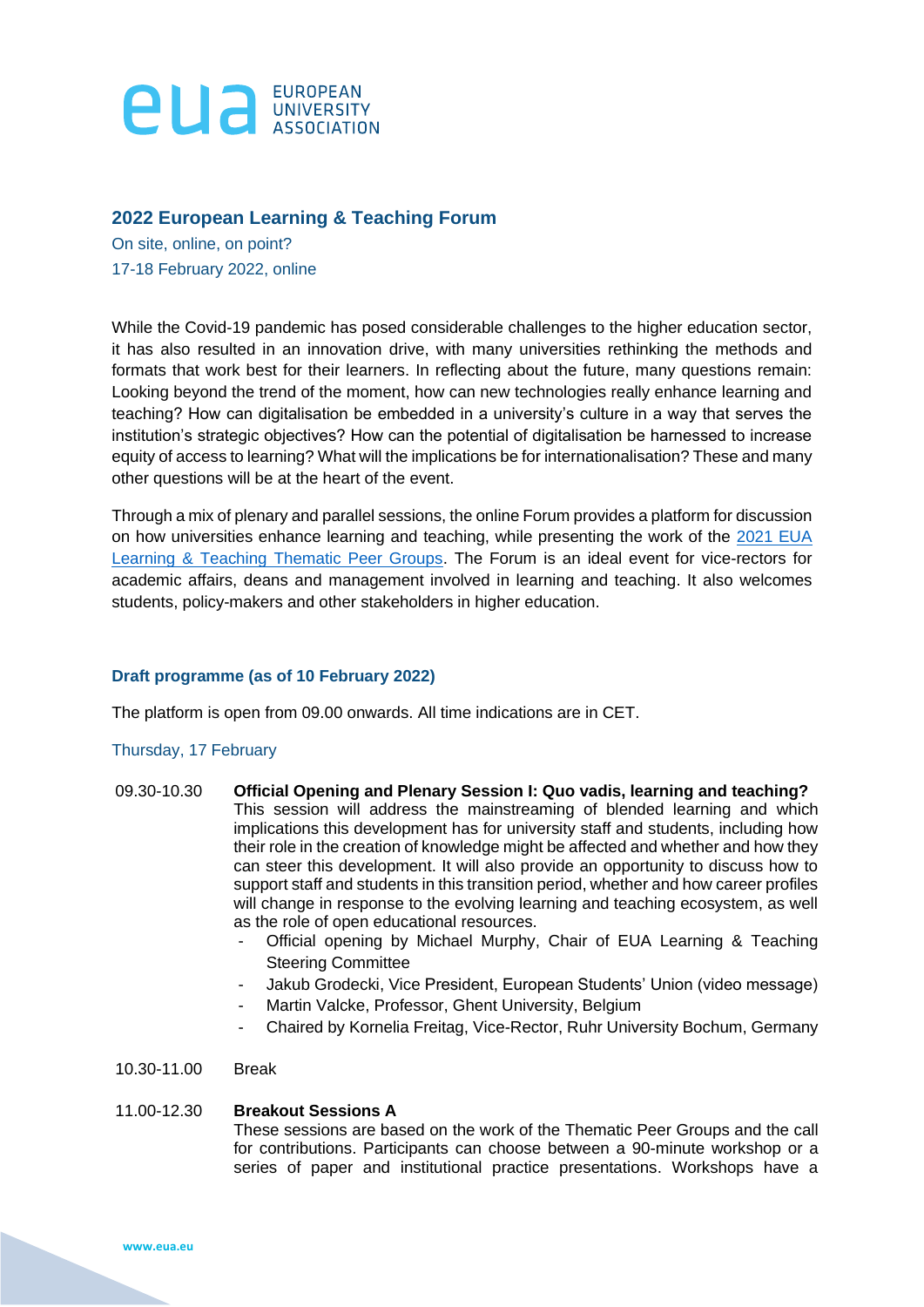maximum capacity of 30 participants, which will be admitted on a first come, first served basis.

12.30-14.00 Lunch break From 13.00 until 13.45, during the lunch break, participants have the option of attending a [LOTUS](https://eua.eu/resources/projects/786-lotus.html) policy dialogue panel.

#### 14.00-15.30 **Breakout Sessions B**

These sessions are based on the work of the Thematic Peer Groups and the call for contributions. Participants can choose between a 90-minute workshop or a series of paper and institutional practice presentations. Workshops have a maximum capacity of 30 participants, which will be admitted on a first come, first served basis.

15.30-16.00 Break

#### 16.00-17.00 **Plenary Session II: The future of EdTech-university collaboration**

Many of the tools that are currently in use for digitally enhanced learning and teaching have not been developed with higher education in mind and are thus not fully adapted to this context. Increased demand during the pandemic has enhanced and diversified the offer for educational technologies, while the scope of digital infrastructure, learning resources and related services, such as online enrolment, examinations and mentoring support, has dramatically increased across universities. This session will look into how universities are coping with these changes.

- Heidi Fraser-Krauss, CEO, Jisc, United Kingdom
- Annukka Jokipii, Vice-Rector, University of Vaasa, Finland
- Rafał Witkowski, Vice-Rector for International Cooperation, Adam Mickiewicz University – Poznań, Poland
- Chaired by Manel Jiménez-Morales, Vice-Rector for Educational Transformation, Culture and Communication, Pompeu Fabra University – Barcelona, Spain

## 17.00-18.00 **Virtual networking cocktail**

## Friday, 18 February

#### 09.30-11.00 **Breakout Sessions C**

These sessions are based on the work of the Thematic Peer Groups and the call for contributions. Participants can choose between a 90-minute workshop or a series of institutional practice presentations. Workshops have a maximum capacity of 30 participants, which will be admitted on a first come, first served basis.

11.00-11.30 Break

### 11.30-12.30 **Plenary Session III: Set for success**

In the coming years, university staff, students and graduates will face an ever increasing expectation to be well-versed in a digital environment. For universities, this implies a need to embed generic and sector-specific digital skills provision into their education and training offer and to enable staff and students to manage their digital identities and use digital technologies in a responsible and safe way. In this session, a panel will discuss how universities can support their staff in obtaining the digital skills they need while ensuring a more active and responsible role for students as contributors and co-creators in their learning in a digital environment.